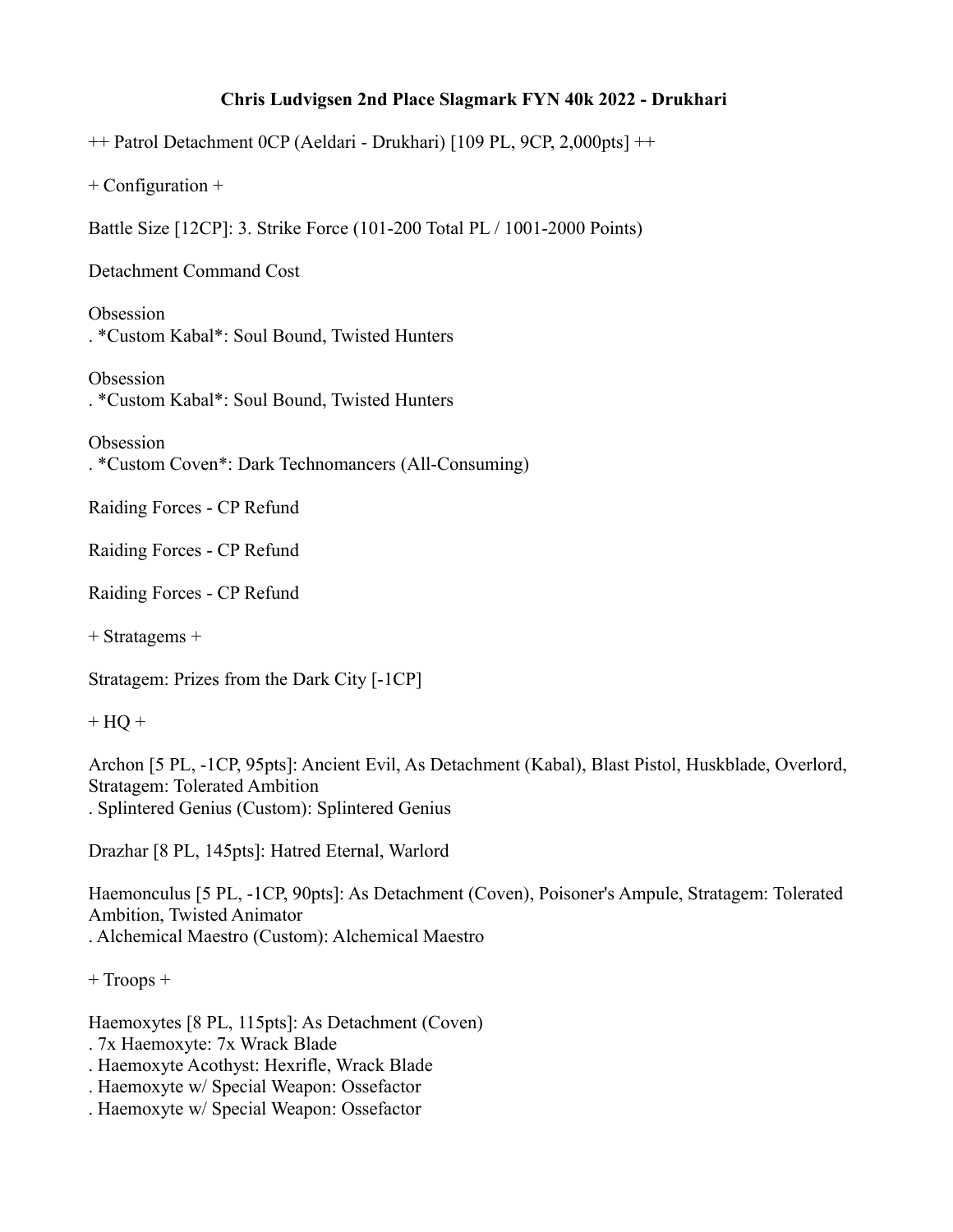Kabalite Trueborn [8 PL, 150pts]: As Detachment (Kabal)

- . 6x Kabalite Trueborn: 6x Splinter Rifle
- . Kabalite Trueborn w/ Heavy Weapon: Dark Lance
- . Kabalite Trueborn w/ Special Weapon: Blaster
- . Kabalite Trueborn w/ Special Weapon: Blaster
- . Trueborn Sybarite: Phantasm Grenade Launcher, Splinter Rifle

Kabalite Warriors [3 PL, 50pts]: As Detachment (Kabal)

- . 3x Kabalite Warrior: 3x Splinter Rifle
- . Kabalite Warrior w/ Special Weapon: Blaster
- . Sybarite: Splinter Rifle

Wracks [3 PL, 65pts]: As Detachment (Coven) . Acothyst: Electrocorrosive Whip, Liquifier Gun . Wrack w/ Special Weapon: Liquifier Gun

. 3x Wracks: 3x Wrack Blade

 $+$  Elites  $+$ 

Incubi [4 PL, 90pts] . 4x Incubi: 4x Klaive . Klaivex: Demiklaives

Incubi [4 PL, 90pts] . 4x Incubi: 4x Klaive . Klaivex: Demiklaives

Mandrakes [4 PL, 75pts]

- . 4x Mandrake: 4x Baleblast, 4x Glimmersteel Blade
- . Nightfiend
- + Heavy Support +
- Cronos [12 PL, 230pts]: As Detachment (Coven)
- . Cronos: Spirit Probe
- . Cronos
- . Cronos

Cronos [12 PL, 230pts]: As Detachment (Coven) . Cronos: Spirit Probe . Cronos

- 
- . Cronos

Ravager [8 PL, 130pts]: As Detachment (Kabal), 3x Dark Lance

Ravager [8 PL, 130pts]: As Detachment (Kabal), 3x Dark Lance

+ Dedicated Transport +